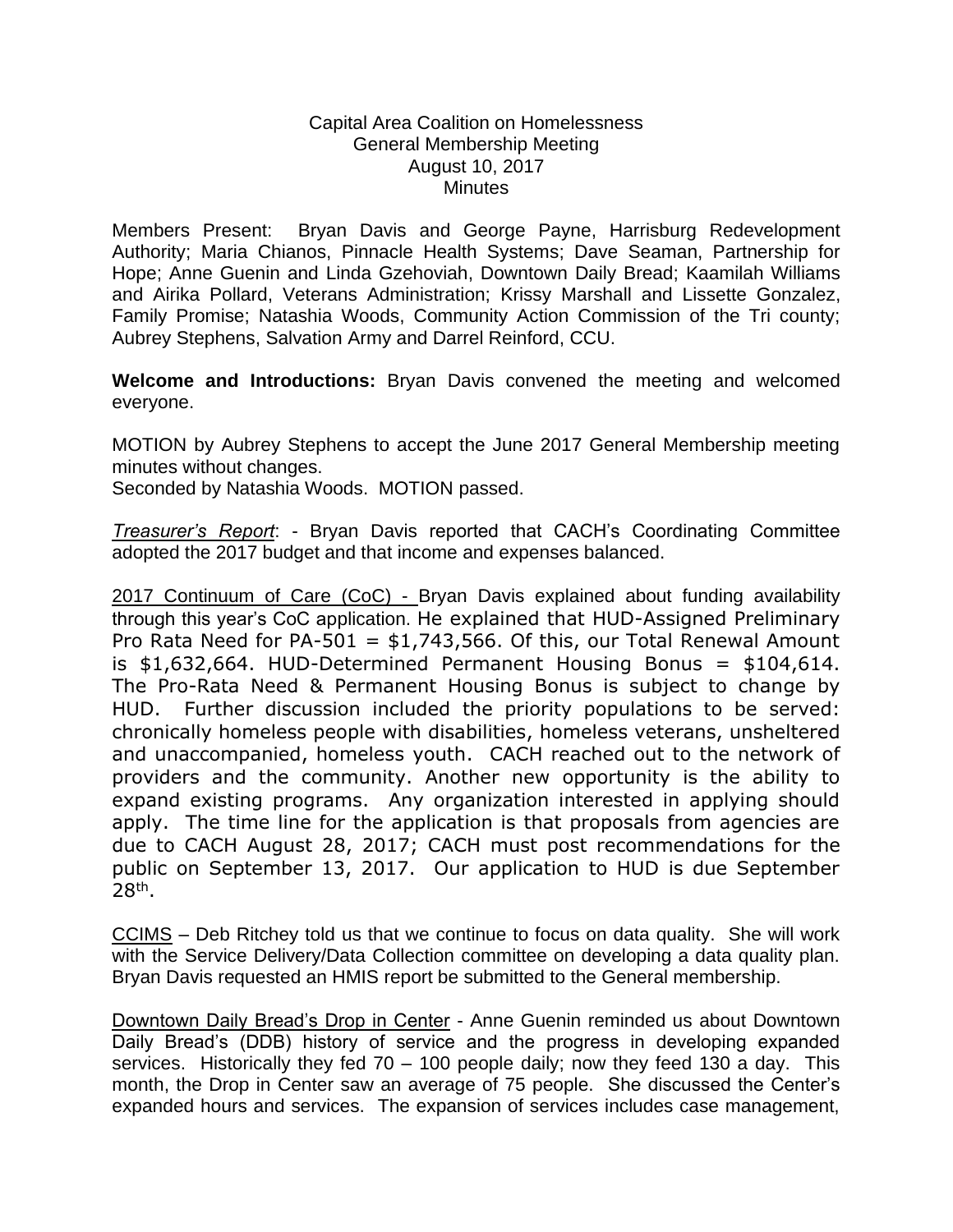the provision of Social Security cards and picture ids, and medical screenings. A food bank and access to the SNAP program will be implemented. Bryan Davis reminded us that we want to transition Project Homeless Connect to DDB.

## **Committee Reports:**

*Homeless Prevention –* Maria Chianos reported that the committee focuses on the comprehensive plan, called Home Run. Our goals include 6/1 on the plan - outreach to faith-based and education about the Coordinated Evaluation Referral (CERT) Tool (CERT). She told us about the Coordinated Evaluation and Assessment Referral (CEAR) Team's first report for November 2016 – September 2017 included information about the number of people in the targeted populations (chronically homeless, unsheltered, unaccompanied youth) are on a waiting list. 76 people were referred during that time. The predominant populations referred are transitional age youth, 18-24 years old. This report is available by asking Deb Ritchey to provide. The committee was asked to evaluate discharge policies by Dauphin County and the state prisons, hospitals and halfway houses. This request comes from needing to strengthen our future Continuum of Care applications specific to local discharge policies. Maris discussed other goals in the plan that the committee is charged with working on including enrollment specialists making referrals for insurance; developing a life skills program for Downtown Daily Bread. She made the point that prevention activities are throughout the Home Run.

*Service Delivery/Data Collection –* George Payne told us about the committee training the housing case manager and outreach workers about CEAR, targeting to take place in October. He said the process is robust and we plan to expand its use. George reminded us that the CERT is on the CACH website: [www.cachpa.org.](http://www.cachpa.org/) Bryan Davis summarized the CEAR process.

*Homeless Youth* – George Payne assisted Valley Youth House with a successfully funded application to U.S. Health and Humans Services for outreach under the Runaway and Homeless Youth Grant. He reported that in 2016, there were 90 homeless youth documented.

*Community Conversations –* Dave Seaman told us about the ongoing commitment of the committee to build relationships with faith-based groups, including City of Refugees. The committee continues its mentoring activities. They are returning to some of their original discussions re: building leadership. The training they developed will be made available to the community. The next meeting Is September 7, 2017.